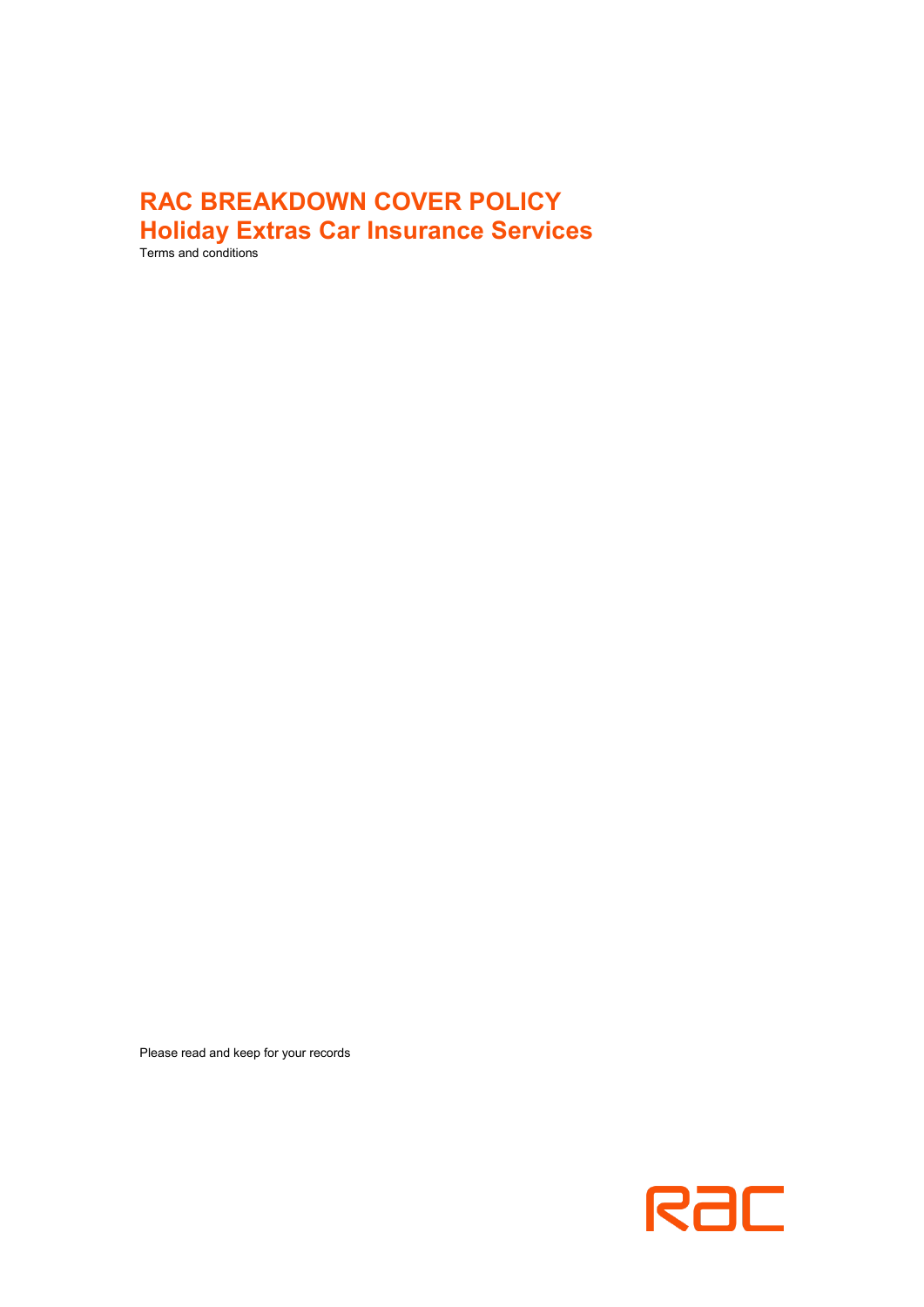### <span id="page-1-0"></span>**Contact information**

|                                                  | <b>Telephone</b>                                        | In Writing                            |
|--------------------------------------------------|---------------------------------------------------------|---------------------------------------|
| <b>Breakdown</b>                                 | 0330 159 8794                                           |                                       |
| <b>Breakdown in Europe</b>                       |                                                         |                                       |
| Calling from Europe                              | 00 33 472 43 52 55*                                     |                                       |
| Calling from a French landline (freephone)       | 0800 290 112                                            |                                       |
| Calling from the Republic of Ireland (freephone) | 1800 535 005                                            |                                       |
| Bringing your vehicle back to the UK after a     | 0330 159 0342                                           |                                       |
| breakdown                                        |                                                         |                                       |
| <b>Claim Form Requests</b>                       |                                                         |                                       |
| From the UK                                      | 0330 159 0337                                           | europeanclaims@rac.co.uk              |
| From Europe                                      | 0044 161 332 1040*                                      | www.rac.co.uk/europeanclaimform       |
| <b>Customer Services</b>                         | 0800 0835471                                            | Holiday Extras Car Insurance Services |
|                                                  |                                                         | Lysander House,                       |
|                                                  |                                                         | Catbrain Lane.                        |
|                                                  |                                                         | Cribbs Causeway,                      |
|                                                  |                                                         | <b>Bristol</b>                        |
|                                                  |                                                         | <b>BS107TQ</b>                        |
|                                                  |                                                         |                                       |
| <b>Hearing assistance</b>                        | Telephone prefix 18001 to access Typetalk or text us on |                                       |
|                                                  | 07855 828282                                            |                                       |

\*Please replace the 00 at the beginning with 810 when in Belarus or Russia.

#### **Telephone charges**

Please note that **we** do not cover the cost of making or receiving telephone calls. **Our** calls may be monitored and/or recorded.

In the UK: Call charges may apply. Please check with your telephone provider. 03 numbers are charged at national call rates and usually included in inclusive minute plans. Text messages will be charged at **your** standard network rate.

**In Europe:** Roaming charges may apply when making or receiving calls, please check with **your** mobile phone provider for more information. It may not always be possible for **us** to return a call to a mobile phone.

### **If your vehicle breaks down, please provide us with**

- 1. **Your** name or policy number
- 2. Identification such as a bank card or driving licence
- 3. The **vehicle's** make, model and registration number
- 4. The exact location of the **vehicle** the road **you** are on or the nearest road junction<br>5. The number of the phone **you** are using
- 5. The number of the phone **you** are using
- 6. The cause of the **breakdown,** if **you** know it
- 7. **Your** credit card if **you** need additional services

If **you** fail to make contact within 24 hours of becoming aware of the **breakdown** cover may be refused in relation to the **breakdown**.

#### **Remember**

Please let **us** know if **you** have called **us** but manage to get going before **we** arrive. **We** will only provide cover if **we** arranged help, so please do not go directly to a garage or other recovery service, or otherwise approve action taken by **you** or on **your** behalf.

### **Breakdown or is involved in a road traffic collision on a motorway in France or Mainland Europe**

Motorways in France and many other European countries are privately managed. If **your vehicle breaks down** or is involved in a **road traffic collision** on a French motorway, motorway service area, or other European private motorway, **you** must use the roadside emergency telephones as **we** cannot send assistance. If the **vehicle** is recovered by the police or authorised motorway services, **you** may have to pay labour and towing charges on the spot and a standard tariff is normally applied.

**We** will **reimburse** these charges as long as the **vehicle** is towed to the recovery company's depot. This may also apply to other roads, so **we** recommend **you** use the emergency phones where available. If they will not send a breakdown recovery vehicle, **you**  should contact **us**.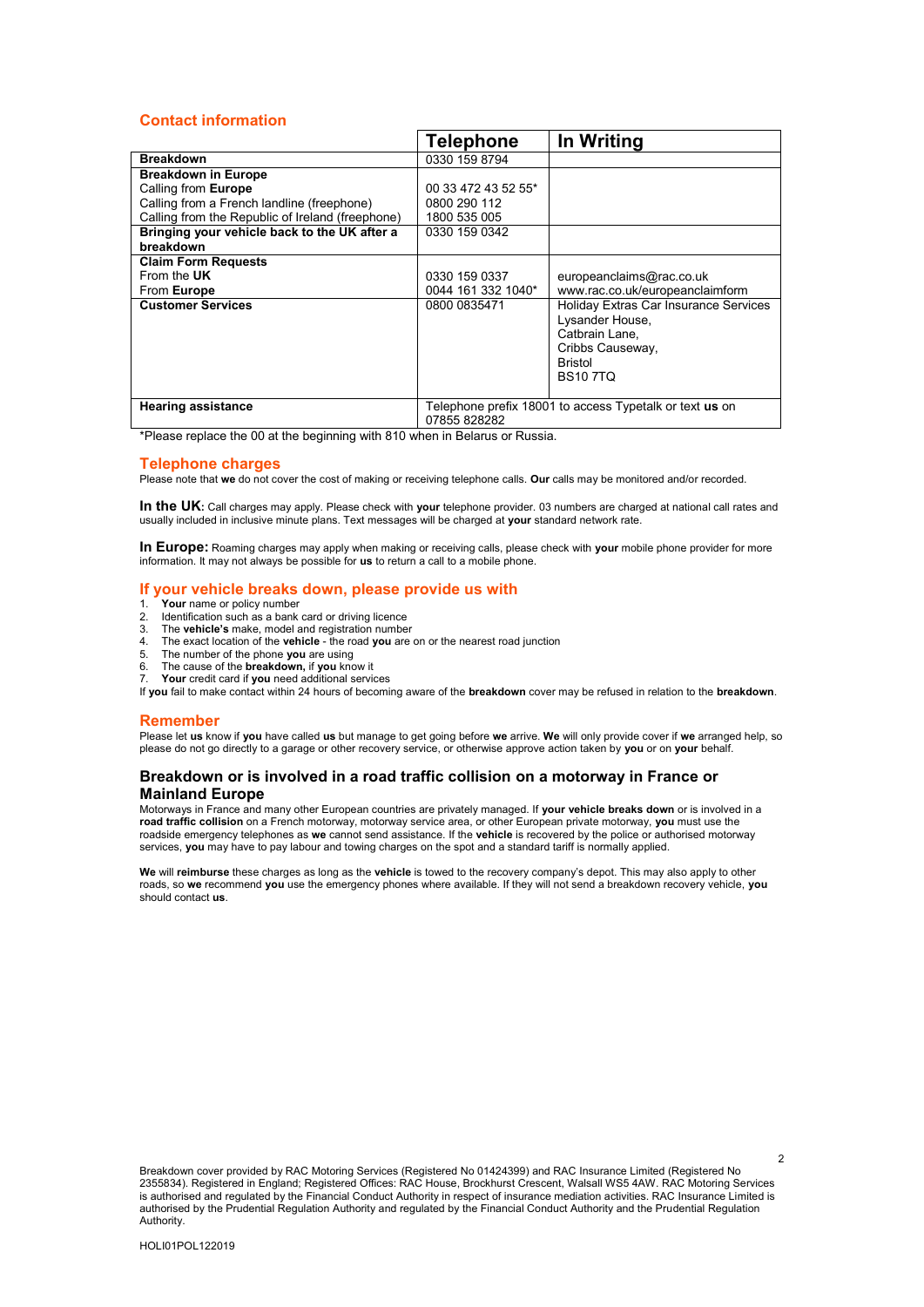### **Contents**

| Contact information                                  | 2  |
|------------------------------------------------------|----|
| Your terms and conditions                            | 4  |
| Definition of words                                  | 4  |
| Important information about your RAC Breakdown Cover | 4  |
| <b>Your Cover</b>                                    | 5  |
| Section A. Roadside                                  | 5  |
| Section B. At Home                                   | 6  |
| Section C. Recovery                                  | 6  |
| Section D. Onward Travel                             | 6  |
| Section E. European Motoring Assistance              | 6  |
| <b>General Conditions</b>                            | 9  |
| <b>Additional Benefits</b>                           | 9  |
| Cancellation of your RAC Breakdown Cover             | 10 |
| Misuse of RAC Breakdown Cover                        | 10 |
| Renewal of RAC Breakdown Cover                       | 10 |
| Changes to your details                              | 10 |
| Complaints                                           | 11 |
| <b>Financial Ombudsman Service</b>                   | 11 |
| <b>Financial Services Compensation Scheme</b>        | 11 |
| Your Data                                            | 11 |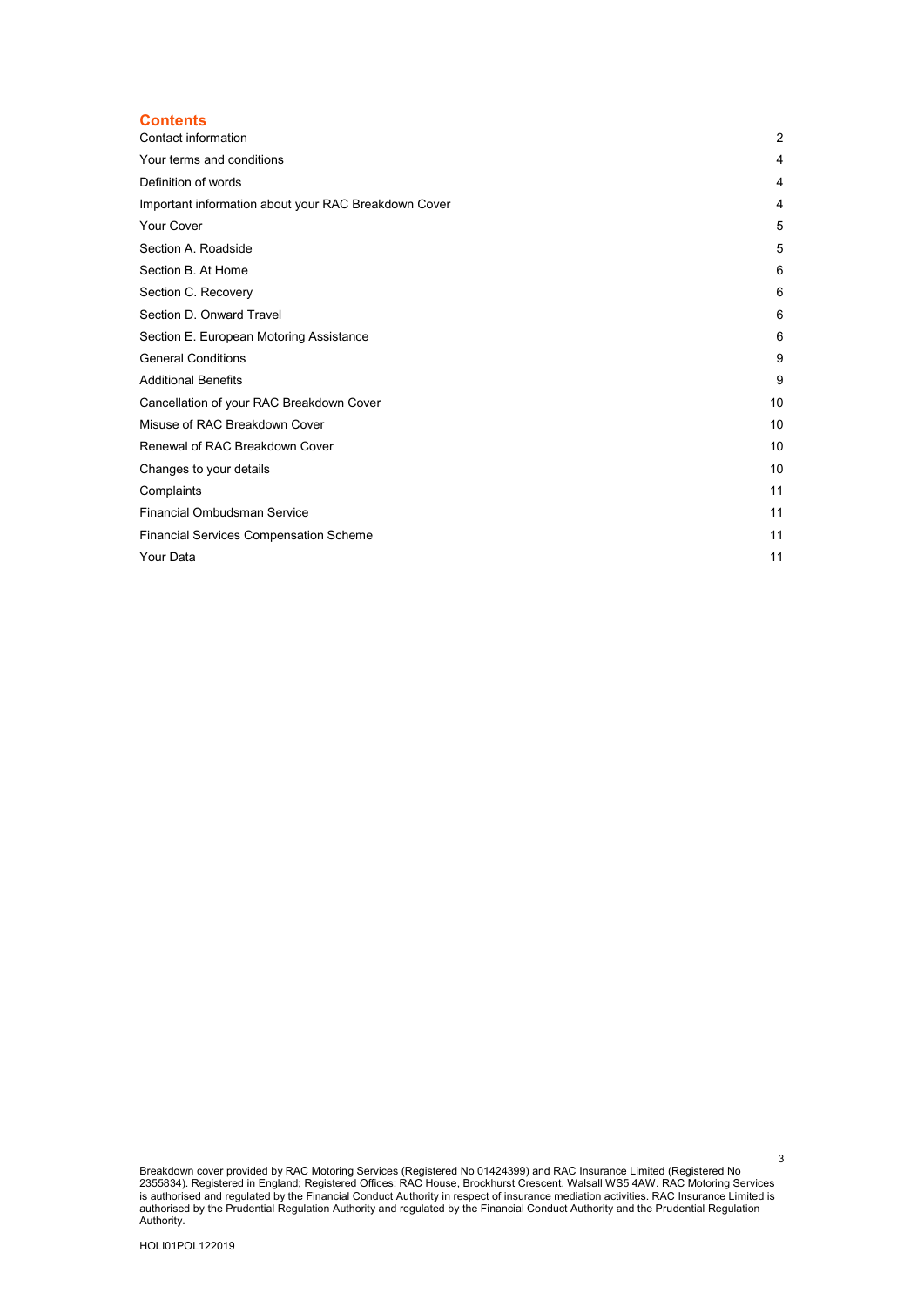### <span id="page-3-0"></span>**Your terms and conditions**

#### <span id="page-3-1"></span>**Definition of words**

Any words in bold appearing throughout this **RAC Breakdown Cover** have a specific meaning which **we** explain below. **"beyond economical repair"** means where the total cost required to repair the **vehicle**, including any taxes, is greater than the **market value** of the **vehicle**. If the **vehicle** has **broken down** or had a **road traffic collision** in **Europe**, the total cost required to repair the **vehicle** will be based on the estimate for repair provided by the service provider in the applicable country in **Europe** where the **breakdown** or **road traffic collision** has occurred;

**"breakdown"/"breaks down"/"broken down"** means an event during the **policy period**, that stops the **vehicle** from being driven because of a mechanical or electrical failure including as a result of battery failure, running out of fuel, flat tyres, but not as a result of<br>a mis-fuel, **road traffic collision**, fire, flood, theft, acts of vandalism, a keys locked in **your vehicle**;

**"breakdown confirmation letter"** means the document entitled "breakdown confirmation letter" containing important details about this **RAC Breakdown Cover** and levels of cover;

**"call-out"/"claim"** means each separate request for service or benefit for cover under any section of this **RAC Breakdown Cover**; **"caravan"/"trailer"** means any caravan or trailer that is less than (a) 3.5 tonnes; (b) 7.0m (23ft) long; (c) 2.55 metres wide; and (d) 3

metres high;<br>"**driver"/"their"/"they"** means **you** or any driver of a **vehicle** at the time a **breakdown** occurs who is authorised to be driving the **vehicle** and is permanently resident in the **UK**;

**"driver induced fault"** means any fault caused by actions or omissions of the **driver** of the **vehicle**, except running out of fuel and battery failure;

**"end date"** means the date that this **RAC Breakdown Cover** expires as shown on **your breakdown confirmation letter**;

**"Europe"** means the mainland countries of Albania, Andorra, Armenia, Austria, Azerbaijan, Belarus, Belgium, Bosnia Herzegovina, Bulgaria, Croatia, Cyprus (South), Czech Republic, Denmark, Estonia, Finland, France, Georgia, Germany, Gibraltar, Greece, Hungary, Iceland, Italy, Kosovo, Latvia, Liechtenstein, Lithuania, Luxembourg, Macedonia, Malta, Moldova, Monaco, Montenegro,

Netherlands, Norway, Poland, Portugal, Republic of Ireland, Romania, Russian mainland (west of Urals), San Marino, Serbia, Slovakia, Slovenia, Spain (excluding the Canary Islands, Ceuta and Melilla), Sweden, Switzerland, Turkey (in Europe) plus Uskudar, Ukraine, Vatican City and any offshore islands of the above in the Mediterranean Sea;

**"Holiday Extras Car Insurance Services"** means Holiday Extras Car Insurance Services of Lysander House, Catbrain Lane,, Cribbs Causeway, Bristol BS10 7TQ who arrange and administer this **RAC Breakdown Cover**;

**"home"** means the address in the **UK** where **you** live permanently, as shown on **your breakdown confirmation letter**; **"journey"** means a trip to **Europe** which begins and ends on return from **home** during the **policy period**;

**"market value"** means the market value in the **UK**, as reasonably determined by **us** in accordance with published industry data (using Glass's Guide or other appropriate trade vehicle valuation guide(s)), of a vehicle based upon a vehicle of the equivalent age, make, recorded mileage and model as the **vehicle**;

**"passengers"** means the **driver** and up to the number of passengers allowed as shown in the Vehicle Registration Document travelling in the **vehicle**;

**"planned departure date"** means the date when **you** intend to begin **your journey**. **We** may ask for proof of this;

**"policy period"** means the length of time for which **your RAC Breakdown Cover** is in force as shown on **your breakdown confirmation letter**;

**"policy year"** means the **policy period**, from the **start date**;

- **"RAC"/"we"/"us"/"our"**
- For Sections A, B and C means RAC Motoring Services;
- 2. For Sections D and E means RAC Insurance Limited;<br>2. For Additional Services means RAC Motoring Service
- 3. For Additional Services means RAC Motoring Services; and
- 4. In each case any person employed or engaged to provide certain services on their behalf; **"RAC Breakdown Cover"** means this RAC Breakdown policy that is subject to the terms and conditions together with the

#### **breakdown confirmation letter**;

**"reimburse"/"reimbursement"** means reimbursement by **us** under the reimbursement process;

**"road traffic collision"** means

- 1. for the purpose of Section E only, a traffic collision in **Europe** that immobilises the **vehicle**; and
- 2. for all other sections, means a traffic collision involving a **vehicle** within the **UK**;

**"specialist equipment"** means equipment that is not normally required by **us** to complete repairs and recoveries, for example winching and specialist lifting equipment;

**"start date"** means the date that this **RAC Breakdown Cover** begins, or renews, as shown on **your breakdown confirmation letter**;

**"UK"** means England, Scotland, Wales, Northern Ireland, and for the purpose of this **RAC Breakdown Cover** includes the Channel Islands and the Isle of Man if **you** are a resident there;

**"vehicle"** means the **UK** registered vehicle as shown on **your breakdown confirmation letter** and that complies with the following specifications:<br>1. it is either

1. it is either a car, light van or motorhome that is less than (a) 3.5 tonnes; (b) 6.4m (21ft) long including a tow bar; and (c) 2.55 metres wide; or

2. for Section E it is either a car, light van or motorhome that is less than (a) 3.5 tonnes; (b)7m (23ft) long including a tow bar; and (c) 2.55 metres wide;

3. it is a motorcycles over 49cc and is not a mobility scooter

**"you"/"your"** means the person taking out the **RAC Breakdown Cover** as named on the **breakdown confirmation letter**.

### <span id="page-3-2"></span>Important information about your RAC Breakdown Cover

• This **RAC Breakdown Cover** is intended to offer services relating to the **breakdown** of **vehicles**. Based on the information provided this **RAC Breakdown Cover** meets the demands and needs of those who wish to ensure the risk of the **breakdown** of **vehicles** is met now and in the future, and where additional cover is chosen, that certain additional risks relating to the **breakdown** of **vehicles**  are met.

• Some sections of cover are optional. The ones **you** have chosen are listed on **your breakdown confirmation letter**. Please make sure this is correct.

• There are general conditions that apply to all sections. There are also specific conditions that are set out in each section that apply to each section. **You** must meet all of these conditions.

• All requests for service must be made directly to **us**.

#### **Your RAC Breakdown Cover** consists of:

1. A Breakdown Policy – one or more contracts of insurance between **you** and the insurers - depending on the type of cover: a) RAC Motoring Services provides insurance for Sections A, B and C; and

Breakdown cover provided by RAC Motoring Services (Registered No 01424399) and RAC Insurance Limited (Registered No 2355834). Registered in England; Registered Offices: RAC House, Brockhurst Crescent, Walsall WS5 4AW. RAC Motoring Services is authorised and regulated by the Financial Conduct Authority in respect of insurance mediation activities. RAC Insurance Limited is authorised by the Prudential Regulation Authority and regulated by the Financial Conduct Authority and the Prudential Regulation Authority.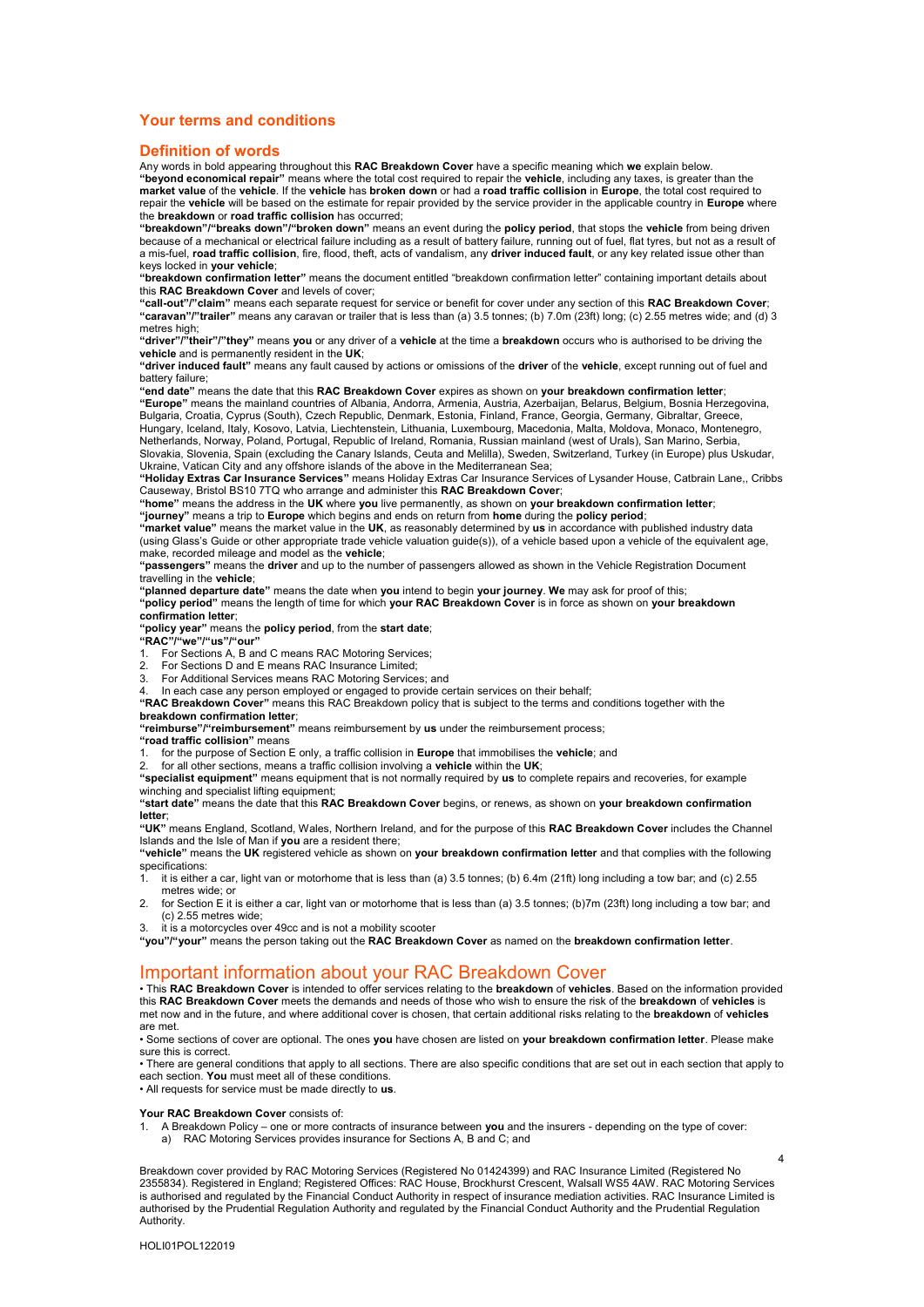b) RAC Insurance Limited provides insurance for all other Sections.

A premium is payable for contracts of insurance which will be made clear to **you** in advance of purchase.

2. A **breakdown confirmation letter**- detailing the type of cover **you** have, the level of cover chosen, and the cost of cover. The **breakdown confirmation letter** will detail the premium and any other charges payable. These will be made clear in advance of purchase, and provided to **you** by **Holiday Extras Car Insurance Services** following purchase.

#### Policy type

This **RAC Breakdown Cover** covers the **vehicle** shown on **your breakdown confirmation letter** and if registered at **your home**  address. The **vehicle** is covered whoever is driving**.** 

#### Policy Period

The **RAC Breakdown Cover** will start on the **start date** and end after the **end date** as shown on **your breakdown confirmation letter**.

#### Limits of Cover

Cover under this **RAC Breakdown Cover** is subject to limits on:

- 1. When a **claim** can be made:
	- a) no **claim** is permitted under section A if the **breakdown** occurred prior to purchasing this **RAC Breakdown Cover**;
	- b) no **claim** is permitted under sections B to E within 24 hours of the initial **start date** of the **RAC Breakdown Cover**, nor within 24 hours of any upgrade to an upgraded section;
	- c) in order to make a **claim** under Section C (Recovery) **we** must have first attended under Section A (Roadside); and
- d) in order to make a **claim** under Section D, **we** must have first attended under Section A (Roadside) or B (At Home). 2. The number of **claims** that can be made per **policy year** whether under a particular section, or as a whole, one **claim** means one
- request for service or benefit for cover under any section of this **RAC Breakdown Cover**, regardless of who makes the claim. This RAC Breakdown Cover is limited to five claims per policy year;;
- 3. The amount that is covered for certain types of **claim** or for certain sections, as set out in this **RAC Breakdown Cover.**

#### Reimbursement

Under some sections, **you** may need to pay for the service up front and **claim** this back from **us**. To do so, please visit [www.rac.co.uk/reimbursementclaimform.](http://www.rac.co.uk/reimbursementclaimform) If **you** have any queries please contact Breakdown Customer care on 0330 159 0337. Please send **your** completed claim form with proof of payment (such as a receipt) to Customer Services. **We** may ask **you** to supply original documents.

#### Hire Car Terms

Certain sections of this **RAC Breakdown Cover** include the supply of a hire car. Where a hire car is available as a covered benefit, the following terms apply:

#### **Covered**

Up to two consecutive days or until **your vehicle** has been fixed if sooner.

- 1. **We** will arrange and pay for the hire cost of a replacement car whilst **your vehicle** is being repaired. Any replacement vehicle will be limited to a small hatchback;
- . If **you** are not eligible for a hire car arranged by **us** for any reason, such as **you** do not meet the hire car provider's terms (e.g.<br>**you** have points on **your** licence), and **you** choose to hire a car yourself, let have agreed the cost, **we** will **reimburse you** up to £35 per day;
- 3. Where **we** arrange a hire car **we** will pay the insurance and collision damage waiver (this covers the cost of damage but **you**  would still need to pay the excess).

#### **Not Covered**

- 1. **We** will not provide any specific car type, model or accessories, including tow bars.
- 2. Any cost of:
	- a) delivery and collection of the car hire and any fuel used;
	- b) fuel while using the car hire; or
	- any insurance excess and additional costs.

#### Included Benefits

As well as the cover **we** provide under Sections A to E, **we** offer the following benefits provided by RAC Motoring Services at no additional charge to **you** and include:

• Urgent Message Relay; and

• Replacement Driver.

#### Additional Services

RAC Motoring Services can also offer additional services following a **breakdown** for an additional charge which will be agreed with **you** before service is provided.

### <span id="page-4-0"></span>**Your Cover Section A. Roadside**

<span id="page-4-1"></span>**RAC Breakdown Cover** includes cover for Roadside. The number of **claims** which can be made during a **policy year** is shown under Limits of cover.

### **Covered**

If the **vehicle breaks down** within the **UK** more than a quarter of a mile from **your home, we** will:

- 1. Send help to repair the **vehicle** at the roadside. This could be a permanent or temporary repair; or
- 2. If **we** are unable to repair the **vehicle** at the roadside, **we** will recover the **vehicle** and **passengers** to a destination chosen by the **driver** up to a maximum of 10 miles from the **breakdown**;

5

Breakdown cover provided by RAC Motoring Services (Registered No 01424399) and RAC Insurance Limited (Registered No 2355834). Registered in England; Registered Offices: RAC House, Brockhurst Crescent, Walsall WS5 4AW. RAC Motoring Services is authorised and regulated by the Financial Conduct Authority in respect of insurance mediation activities. RAC Insurance Limited is authorised by the Prudential Regulation Authority and regulated by the Financial Conduct Authority and the Prudential Regulation Authority.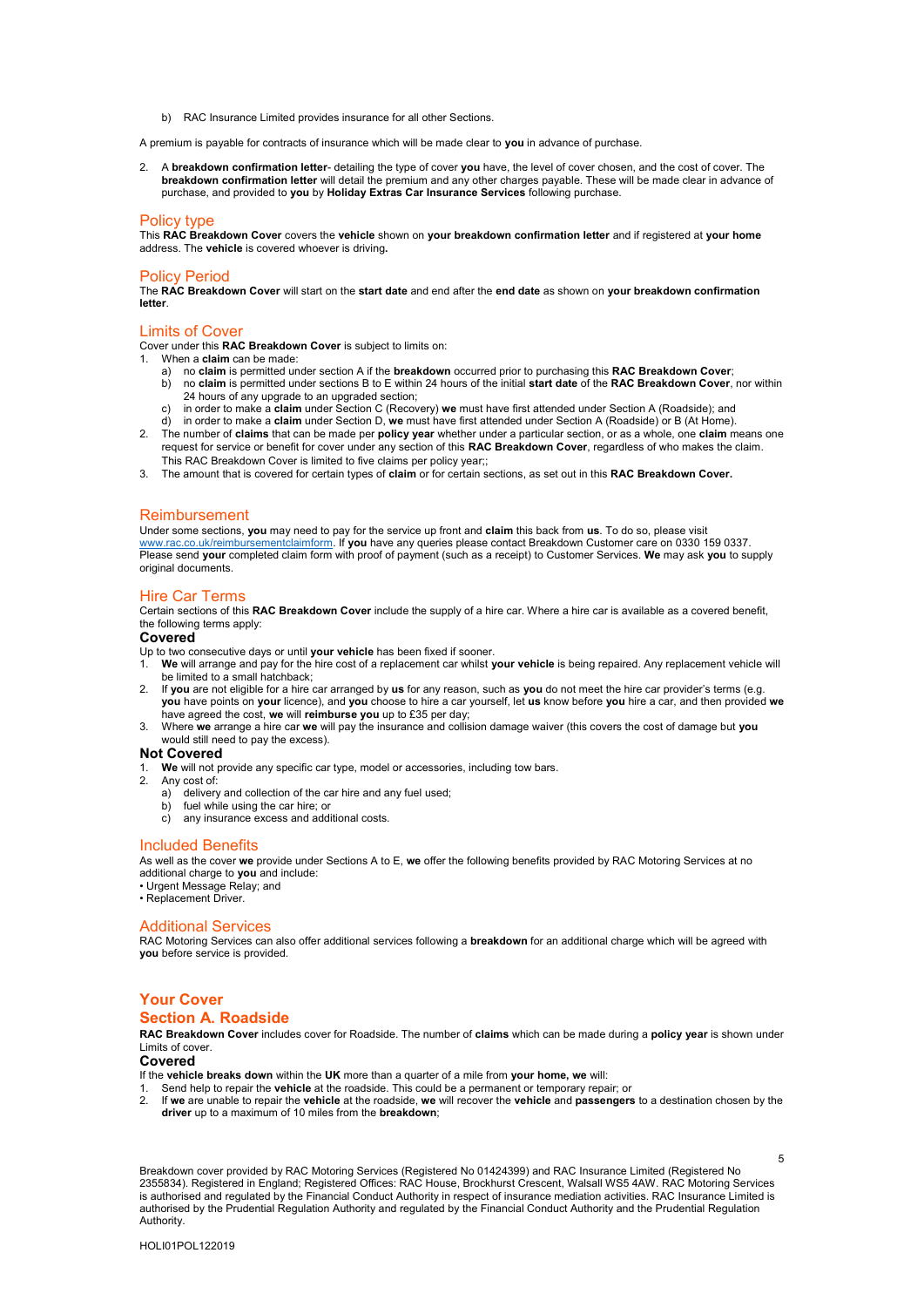If **we** recover the **vehicle** to a garage, **we** will **reimburse you** for taxi costs for **passengers** to continue the journey to a single destination within 20 miles.

Caravans or Trailers If a **caravan** or **trailer breaks down** within the **UK** more than a quarter of a mile from **your home**, **we** will send help to repair the **caravan** or **trailer** at the roadside. This could be a permanent or temporary repair.

**We** will not provide any other cover under this **RAC Breakdown Cover** if a **caravan** or **trailer breaks down**. However if a **vehicle breaks down** and there is a **caravan** or **trailer** attached to it **we** will recover the **caravan** or **trailer** as well. **Not Covered** 

- 1. The cost of any parts;
- 2. The fitting of parts, including batteries, supplied by anyone other than **us**;
- 3. Any **breakdown** resulting from a fault that **we** have previously attended and:
- a) the original fault has not been properly repaired; or
- b) **our** advice after a temporary repair has not been followed;
- <span id="page-5-0"></span>4. Recovery for **caravans** or **trailers** if the **caravan** or **trailer breaks down**.

### **Section B. At Home**

Please refer to **your breakdown confirmation letter** which sets out whether this **RAC Breakdown Cover** includes cover for At Home. The number of **claims** which **you** can make during a **policy year** is shown under Limits of cover.

#### **Covered**

**We** will provide the same cover as the "Covered" part of Section A (Roadside) if **your vehicle breaks down** at, or within a quarter of a mile of, **your home**.

#### **Not Covered**

<span id="page-5-1"></span>Please see the "Not Covered" part of Section A (Roadside), which also applies here.

#### **Section C. Recovery**

**RAC Breakdown Cover** includes cover for Recovery.

#### **Covered**

If **we** are unable to repair the **vehicle** under Section A (Roadside), **we** will recover the **vehicle** from the **breakdown** location to: 1. A local garage; or

2. A single destination chosen by the **driver** within the **UK**. For long distances **we** may use more than one recovery vehicle. Please note: recovery must be arranged with **us** while **we** are at the scene.

#### **Not Covered**

- 1. Please see the "Not Covered" part of Section A (Roadside), which also applies here;
- 2. Tyre faults where the **vehicle** is not carrying a serviceable spare tyre, the tyre repair equipment provided by the **vehicle's**
- manufacturer or a locking wheel nut;
- <span id="page-5-2"></span>3. A second recovery owing to the intended original destination being closed or inaccessible.

#### **Section D. Onward Travel**

Please refer to **your breakdown confirmation letter** which sets out whether this **RAC Breakdown Cover** includes cover for Onward Travel.

If **we** attend a **breakdown** under Sections A (Roadside) or B (At Home)**,** and cannot fix the **vehicle** on the same day, **we** will help the **driver** by making arrangements to allow the continuation of the journey. The **driver** can choose one of the following options, subject to availability:

- 1. Hire Car;
- 2. Alternative transport; or
- 3. Overnight accommodation.
- 

### **1. Hire Car**

### **Covered**

Please see Hire Car terms.

Hire Cars must be arranged with **us** within 24 hours of the time of **breakdown.**

#### **2. Alternative transport**

#### **Covered**

If the **driver** would prefer to continue the journey by air, rail, taxi or public transport, **we** will **reimburse you** for a standard class ticket up to £150 per person or £500 for the whole party, whichever is less.

#### **3. Overnight accommodation**

#### **Covered**

The **driver** may decide that waiting for the **vehicle** to be fixed is best. **We** will arrange one night's bed and breakfast accommodation, up to a value of £150 per person or £500 for the whole party, whichever is less.

#### **4. Assistance in a medical emergency**

### **Covered**

**We** will also help if the **driver** or one of the **passengers** suddenly or unexpectedly falls ill and needs medical help before the end of the journey. **We** will help to:

- 1. book one night's bed and breakfast accommodation for the **driver** and **passengers** if the hospital is more than 20 miles from<br>**home. We** will **reimburse you** up to £150 per person or £500 for the whole party; and
- 2. arrange to get the patient home or to a local hospital as soon as they are fit to travel.

### **Not Covered**

Breakdown cover provided by RAC Motoring Services (Registered No 01424399) and RAC Insurance Limited (Registered No 2355834). Registered in England; Registered Offices: RAC House, Brockhurst Crescent, Walsall WS5 4AW. RAC Motoring Services is authorised and regulated by the Financial Conduct Authority in respect of insurance mediation activities. RAC Insurance Limited is authorised by the Prudential Regulation Authority and regulated by the Financial Conduct Authority and the Prudential Regulation Authority.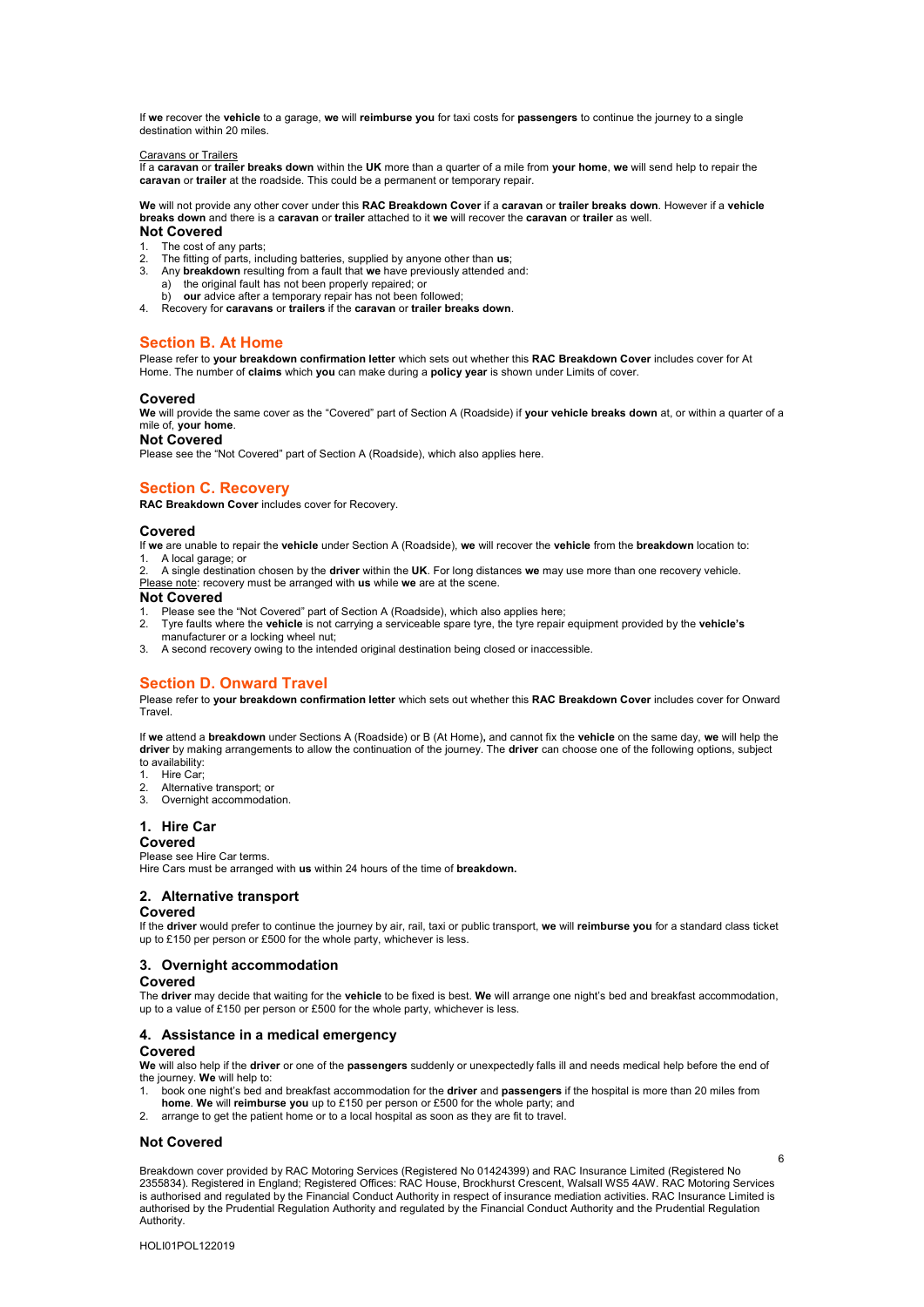**We** will not assist the **driver** where **they** or one of the **passengers** is taken ill during a journey to or from a doctor's surgery or hospital, including planned doctor or hospital appointments or emergencies.

#### <span id="page-6-0"></span>**Section E. European Motoring Assistance**

Please refer to **your breakdown confirmation letter w**hich sets out whether this **RAC Breakdown Cover** includes cover for European Motoring Assistance.

#### **Limits of cover**

The cover under Section E is subject to an aggregate overall limit of £2,500 per **call out** and 3 **call-outs** per **policy year**, limited to 1 **call-out** per **journey** and is subject to the further limits of cover in respect of each type of cover. Each **journey** is limited to a maximum of 90 days.

### **Section E1: Onward travel in the UK**

### **Covered**

If **we** attend a **breakdown** under Section A (or C) and cannot fix the **vehicle** by **your planned departure date** and **you** are within 24 hours of **your planned departure date we** will arrange a hire car for the continuation of **your journey** up to £125 per day for up to 14 days and up to a maximum of £1,500 in total.

#### **Not Covered**

Requests following a **road traffic collision**.

#### **Section E2: Roadside assistance in Europe Covered**

If the **vehicle breaks down** or is involved in a **road traffic collision** in **Europe** during a **journey**, **we** will send help to either:

- 1. Repair the **vehicle** at the roadside. This could be a permanent or temporary repair; or<br>2. If we are unable to repair the **vehicle** at the roadside. We will:
	- 2. If **we** are unable to repair the **vehicle** at the roadside, **we** will:
	- a) recover the **vehicle** and **passengers** to a local garage for fault diagnosis on the **vehicle**;
	- b) pay for the initial fault diagnosis to find the next course of action; c) contribute towards the garage labour charges up to £150 when the **vehicle** can be repaired on the same day;
	-
	- d) help **you** purchase replacement parts if they cannot be found locally, and pay for them to be delivered; and
	- e) **we** will also relay any urgent messages from the **driver** to a contact of **their** choice.

#### **Not Covered**

Repair costs, including garage labour charges:

- a) if the **vehicle** was in a **road traffic collision**; or
- b) if the **vehicle** repair costs will be more than its **market value**.
- The costs of any parts.

Note: By claiming under this section **you** are authorising **us** and the garage to undertake fault diagnosis.

#### Mis-fuelling

If the **driver** puts the wrong fuel in the **vehicle**, although this is not covered as a **breakdown** under this **RAC Breakdown Cover**, **we**  will arrange to recover the **vehicle** and **passengers** to a local garage. **You** are not entitled to benefits under any other section of this **RAC Breakdown Cover**.

#### <u>Key</u>

If the keys are locked in the **vehicle**, **we** will attend and get them out if possible, but **we** are not liable if damage is caused to the **vehicle** in doing so. **You** are not entitled to benefits under any other section of this **RAC Breakdown Cover**.

#### Tyres

If the **vehicle** needs a replacement tyre, although this is not covered as a **breakdown** under this **RAC Breakdown Cover**, **we** will attend and change the tyre if there is a spare or recover the **vehicle** and **passengers** to a local garage if the **vehicle** is manufactured without a spare. **You** are not entitled to benefits under any other section of this **RAC Breakdown Cover**.

### **Section E3: Onward travel in Europe**

#### **Covered**

If the **vehicle** has a **break down** or is involved in a **road traffic collision** during a **journey** in **Europe** and **we** establish that the repairs cannot be completed within 12 hours, **we** will help the **driver** by making arrangements for the **passengers** to continue the **journey**. The **driver** can choose either:

- 1. Alternative transport; or
- 2. Additional accommodation expenses.

#### **1. Alternative transport**

#### **Covered**

- 1. A hire car as a replacement until the **vehicle** has been fixed up to £125 per day for up to 14 consecutive days and up to a maximum of £1,500 in total; or
- 2. A standard class ticket up to £125 per person per day and £1500 in total for travel by air, rail, taxi or public transport.

## **2. Additional accommodation expenses**

### **Covered**

**We** will arrange and pay for additional accommodation expenses if **you** are unable to use **your** pre-arranged accommodation up to £30 per person per day up to a maximum of £500 for all **passengers**.

#### **Not Covered**

Accommodation where the **driver** has suitable alternative accommodation that can be used. Cover under this section will stop once:<br>1. The **vehicle** has been repaired to a roadworthy condition: or 1. The **vehicle** has been repaired to a roadworthy condition; or

2. The decision to bring the **vehicle home** is made by **us** or **your** motor insurer; or

Breakdown cover provided by RAC Motoring Services (Registered No 01424399) and RAC Insurance Limited (Registered No 2355834). Registered in England; Registered Offices: RAC House, Brockhurst Crescent, Walsall WS5 4AW. RAC Motoring Services is authorised and regulated by the Financial Conduct Authority in respect of insurance mediation activities. RAC Insurance Limited is authorised by the Prudential Regulation Authority and regulated by the Financial Conduct Authority and the Prudential Regulation Authority.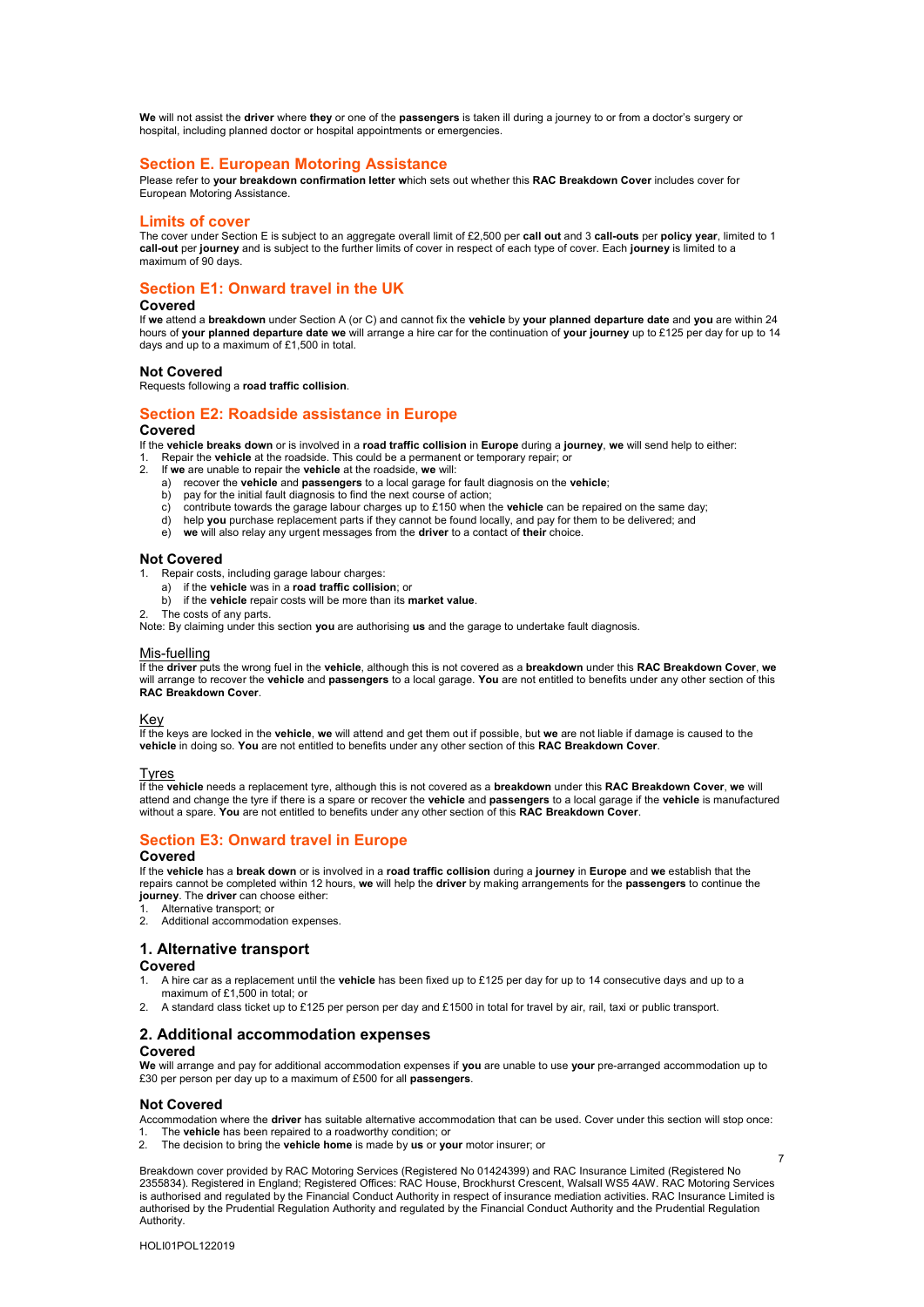3. Once **we** establish that the repair costs to the **vehicle** exceed its **market value**.

Once the **driver** is notified of cover ending, if **they** have a hire car, it must be returned to the place agreed with **us** within 24 hours. The **driver** can keep the hire car for longer if **you** agree this with **us** first and pay for it.

### **Getting your passengers home**

- **We** will provide alternative transport as above to get the **passengers** back **home** if:
- 1. The **vehicle** is brought back **home** under Section E4; or
- 2. Once **we** establish that the repair costs to the **vehicle** exceed its **market value** under Section E4.

### **Section E4: Getting your vehicle home**

#### **Covered**

If **we** attend a **breakdown or is involved in a road traffic collision** in **Europe** under Section E2 and the **vehicle** cannot be repaired before the **drivers** planned return to the **UK**, **we** will arrange and pay for:

- 1. Recovery of the **vehicle** to a single destination of the **drivers** choice within the **UK**; and
- 2. Storage charges for the **vehicle** whilst awaiting the **vehicle** to be returned to the **UK**; or
- 3. If the **vehicle** is repaired in **Europe**, the cost of one person to travel to collect the **vehicle** by standard class rail or air fare and public transport up to £600 and a contribution towards room only accommodation up to £30 per day;
- 4. If the cost of repairing the **vehicle** is greater than its **market value** as a result of a **breakdown** and it has to be disposed of abroad under Customs supervision, **we** will pay the cost of the import duty;
- 5. **Reimbursement** for a hire car in the **UK** once **we** have brought the **passengers home** under Section E3 until the **vehicle** is brought back to the **UK**, up to 2 consecutive days;

**We** will take the **passengers** in the **vehicle home** under Section E3 (Onward Travel in Europe).

It is **our** decision whether to get the **broken down vehicle home** or have it repaired locally. **We** will follow **your** motor insurer's decision whether to get the **vehicle home** or have it repaired locally following a **road traffic collision** covered by **your** motor insurance.

#### **Not Covered**

- 1. Any costs:
	- a) if the **vehicle** is **beyond economical repair;** b) covered under **your** motor insurance;
	- b) covered under **your** motor insurance;<br>c) relating to storage once **vou** have bee
	- c) relating to storage once **you** have been notified that the **vehicle** is ready to collect; and
	- relating to any costs incurred as a result of actions or omissions of your motor insurers;
- **2. We** will not take the **vehicle** back **home** if:
	- a) the **vehicle** is roadworthy; or
	- b) a customs officer or other official finds any contents in **your vehicle** that are not legal in that country;
- 3. Any import duties not relating to the **vehicle**, for example relating to items carried in the **vehicle**;
- 4. **We** will not cover the costs of fuel, insurance or meals; or
- 5. **We** will only cover costs under this section up to the **market value**, so if **you** want **us** to bring the **vehicle home** and the costs of bringing the **vehicle home** exceed this amount **you** will need to pay any costs above this amount before **we** make arrangements.

#### Important

- Following **our** authorisation, it can take up to 14 working days for the **vehicle** to be delivered back to the **UK**. At busy times and from some countries it may take longer.
- If **we** do not bring the **vehicle** back to the **UK**, **you** will have 10 weeks in which to advise **us** of how **you** wish to recover or dispose of it. If **you** do not contact **us** within 10 weeks **we** will dispose of it at **your** cost.

#### **Section E5: Vehicle break-in emergency repairs**

Before claiming under this section the break-in must be reported to the police within 24 hours in order to obtain a written report. **Covered**

If the **vehicle** suffers damage to windows, windscreens or locks caused by forcible entry or attempted forcible entry, although this is not a **breakdown we** will **reimburse you**, up to £175 for:

- 1. immediate emergency costs incurred in order to continue the **journey**: or
- 2. the costs of recovering the **vehicle** to a local repairer to ensure the **vehicle** is secure and roadworthy.

#### **Not Covered**

- The cost of any parts; or
- 2. Any benefits under any other section of this **RAC Breakdown Cover**.

### **Section E6: Replacement Driver**

#### **Covered**

Although this is not covered as a **breakdown** under this **RAC Breakdown Cover**, if the **driver** suddenly or unexpectedly falls ill during the **journey** in **Europe**, meaning **they** are unable to drive, **we** will provide a replacement driver to allow the **journey** to continue or return **home**. **We** will require written confirmation from the treating hospital or medical expert that the **driver** is unable to drive.

#### **Not Covered**

- 1. If there is another qualified driver who is a **passenger** and who is fit and legally able to drive the **vehicle**.
- 2. Any benefits under any other section of this **RAC Breakdown Cover**.

#### **General conditions for Section E**

- 1. **We** will not cover any **call-out** for any repairs to a **vehicle** which are not essential in order to continue the **journey**;
- 2. Any **claim** which the **driver** could make under any other insurance policy. If the value of the **call-out** is more than the amount which can be recovered under another policy **we** may pay the difference, subject to the limits as set out in this **RAC Breakdown Cover**;
- 3. **You** must make sure the **vehicle** meets all relevant laws of the countries visited during a **journey**;
- 4. How the exchange rate is calculated:

Breakdown cover provided by RAC Motoring Services (Registered No 01424399) and RAC Insurance Limited (Registered No 2355834). Registered in England; Registered Offices: RAC House, Brockhurst Crescent, Walsall WS5 4AW. RAC Motoring Services is authorised and regulated by the Financial Conduct Authority in respect of insurance mediation activities. RAC Insurance Limited is authorised by the Prudential Regulation Authority and regulated by the Financial Conduct Authority and the Prudential Regulation Authority.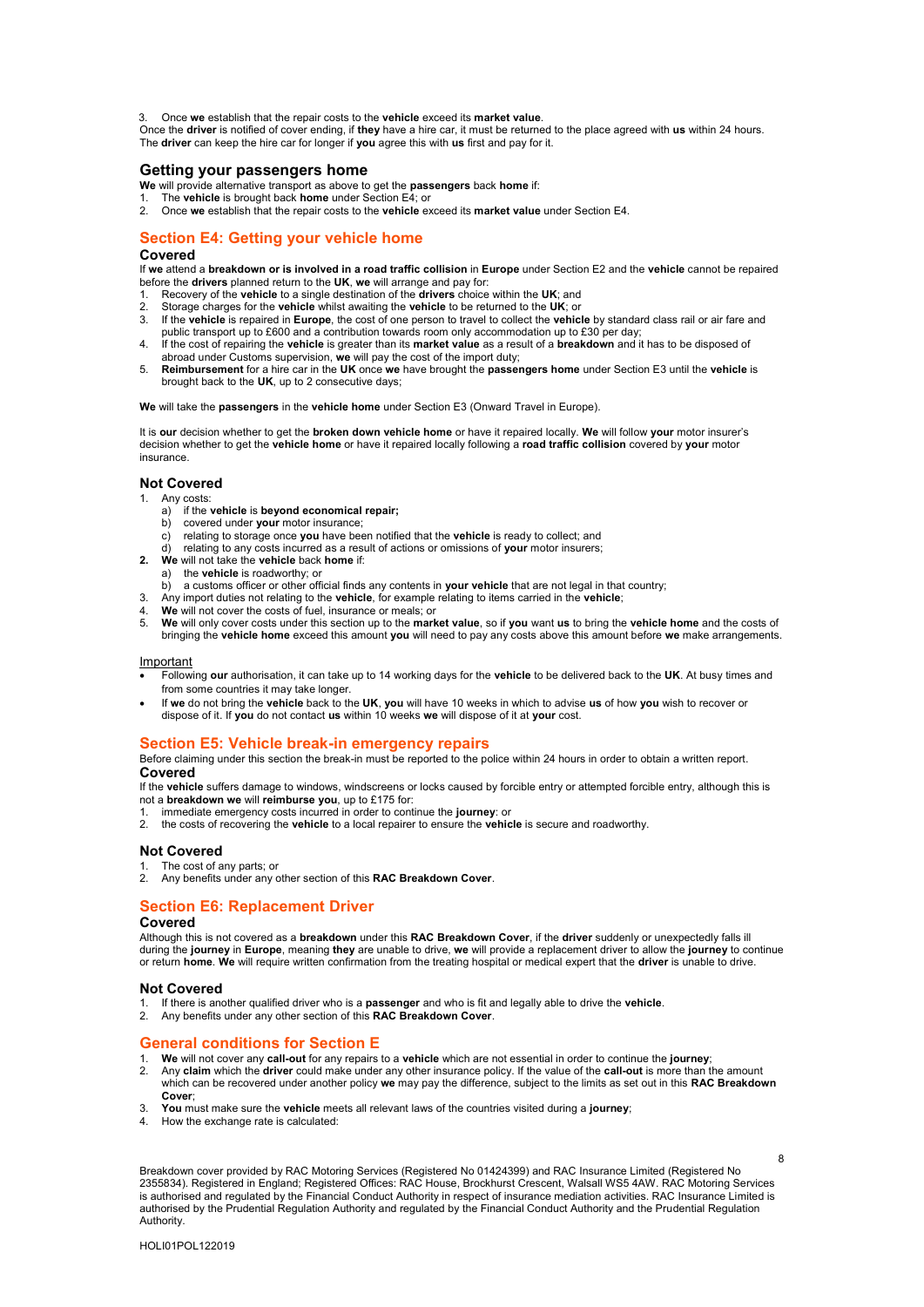- a) Any costs incurred directly by **us** in a currency other than GBP will be converted to GBP at the exchange rate used at the time;
- b) Costs incurred by **you** in a currency other than GBP which are recoverable will be converted to GBP either:
- i. at the exchange rate used by **your** credit or debit provider; or ii. at the exchange rate used by **us** when **your** claim form is received if **you** paid in cash;
- 5. **We** will not take responsibility for repairs carried out at any garage, and the contract for such repairs will be between **you** and the garage / repairer.
- 6. When a hire car, taxi, hotel or similar benefit is arranged under this **RAC Breakdown Cover**, **we** will always try to find a suitable option that is available at the time, however:
	- a) we are not responsible for the quality or service of each individual hotel, train or taxi booked; and<br>b) for hire cars, whilst reputable companies are used, we are unable to and cannot be responsible fo
- b) for hire cars, whilst reputable companies are used, **we** are unable to and cannot be responsible for checking the condition of each vehicle or the quality of service provided by each company;<br>7. If, following a **breakdown**, the **vehicle** needs to be repaired, **you** must not delay or refuse repairs whilst **you** are in Europe. If
- **you** do, and in **our** reasonable opinion that would lead to additional costs being incurred, **we** reserve the right to refuse to provide cover under section E3 (Onward travel in Europe) or section E4 (Getting your vehicle home);
- 8. If the **breakdown** or **road traffic collision** is caused by flooding brought about by adverse weather **we** will only arrange for the **vehicle** to be taken to a local repairer. All further service will be an additional cost paid by **you**, or must be referred to the **vehicle's** motor insurer;
- 9. In handling **breakdown call-outs** there may be more than one option available to **you** under this **RAC Breakdown Cover**. **We**  will decide which is the most appropriate option based on **our** expertise in **breakdown** situations. In doing so **we** will act in consultation with **you**, and act reasonably at all times;
- 10. This **RAC Breakdown Cover** does not cover:
	- a) vehicle storage charges, other than under Section E4;<br>b) call-outs if you are not carrying a serviceable spare ty
	- call-outs if you are not carrying a serviceable spare tyre, the tyre repair equipment provided by the manufacturer or a locking wheel nut;
	- c) the hire of minibuses, motorhomes, motorcycles, **caravans**, **trailers** or vans;
	- d) overloading of a **vehicle** under the laws in any country in which the **vehicle** is travelling; e) **breakdowns** or **road traffic collisions** caused by running out of oil or water, frost damage or rust or corrosion.

### <span id="page-8-0"></span>**General Conditions**

The following conditions apply to all sections of this **RAC Breakdown Cover**. If **you** do not comply **we** can refuse cover and/or cancel **your RAC Breakdown Cover**.

- 1. **You** must pay **your** premium.
- 2. **You** must request services directly from **us**, as **we** will only provide cover if **we** make arrangements to help **you**.
- 3. Where the **breakdown** is caused by a component failure this must stop the **vehicle** from working, so for example an airconditioning failure in itself does not constitute a **breakdown**, and the illumination of a warning light does not always constitute a **breakdown**. If it does not, **you** will need to take **your vehicle** to a place of repair and **your RAC Breakdown Cover** will not cover this.
- 4. **We** will not cover any **claim** where the **vehicle** is already at a garage or other place of repair.
- 5. Where **we** deem, acting reasonably, that **you** requested service to avoid the cost of repairing the **vehicle**, or to correct an attempted repair by someone else, **we** will not provide cover.
- 6. A **driver** must be with the **vehicle** when **we** attend.
- 7. **You** are responsible at all times for the care of **your** personal belongings, valuables, luggage and goods in or on a **vehicle**. **We** will not be responsible for any loss of or damage to them.
- 8. Where **we** recover **passengers** under the age of 16, they must be accompanied by an adult.
- 9. We will not allow animals in our vehicles, except guide dogs. Any animals can remain in the vehicle at the driver's own risk. We<br>will not be liable for any injury to animals, or damage caused by them. We will not transp responsible for any costs relating to animals.
- 10. The **vehicle** must not carry more passengers than the number stated in the **vehicle's** registration document. Each **passenger** must have a separate fixed seat fitted to the manufacturer's specification and any child must occupy a properly fitted child seat.
- 11. Where **we** provide a repair to the **vehicle**, whilst **we** are responsible for that repair, this does not mean that **we** are confirming the legal and roadworthy condition of the **vehicle**. This remains **your** responsibility.
- 12. **We** will not be responsible for any losses that may incur following a **breakdown** that are not expressly covered by this **RAC Breakdown Cover**. For example, **we** will not pay for any loss of earnings or missed appointments.
- 13. **We** do not guarantee that recovery to any garage will be during opening hours, or that repairs can start immediately. Whilst **we**  will try to check that the garage will undertake the type of repairs required, **we** cannot guarantee this. **We** will not take responsibility for repairs carried out at any garage and the contract for such repairs will be between **you** and the garage / repairer.
- 14. During extreme weather, riots, war, civil unrest, industrial disputes, **our** services can be interrupted. **We** will resume **our** service to **you** as soon as **we** can in these circumstances.
- 15. The cost of the following is not covered by this **RAC Breakdown Cover**:
	- a) **specialist equipment**;
	- b) ferry charges for the **vehicle** and **our** vehicle;
	- c) any damage to glass even if the damage means the **vehicle** cannot be legally or safely driven. **We** will arrange transport to a local garage so **you** can arrange to get the **vehicle** fixed but **you** will have to pay for this;
	- d) spare tyres and wheels and repairing or sourcing them; or
	- e) recovery by someone other than **us** even if this is requested by the emergency services. **We** will only provide recovery once instructed to do so by the emergency services.
- 16. In handling any **claim** there may be more than one option available to the **driver** under this **RAC Breakdown Cover. We** will decide which is the most appropriate option based on **our** expertise in **breakdown** situations. In doing so **we** will act in consultation with the **driver**, and act reasonably at all times.
- 17. The **vehicle** must not be used for hire and reward and/or courier services.
- 18. This **RAC Breakdown Cover** does not cover:
	- a) routine servicing, maintenance or assembly of the **vehicle**;
	- b) **caravan** or **trailers,** except as described under Section A;
	- c) use of **your vehicle** for business, including for example demonstrating, carrying trade plates, commercial travelling and use for hire and reward;
	- d) **breakdowns** resulting from activities that are not subject to the normal rules of the road for example rallies, stock car racing, use of the Nürburgring or other formal or informal race events;
	- e) **breakdowns** that occur off the public highway to which the **driver** or **we** have no legal access;
	- f) the **vehicle** if it is not legally taxed, insured and holding a valid MOT which is required by law or is not being used in line with the manufacturer's guidelines;

9

Breakdown cover provided by RAC Motoring Services (Registered No 01424399) and RAC Insurance Limited (Registered No 2355834). Registered in England; Registered Offices: RAC House, Brockhurst Crescent, Walsall WS5 4AW. RAC Motoring Services is authorised and regulated by the Financial Conduct Authority in respect of insurance mediation activities. RAC Insurance Limited is authorised by the Prudential Regulation Authority and regulated by the Financial Conduct Authority and the Prudential Regulation Authority.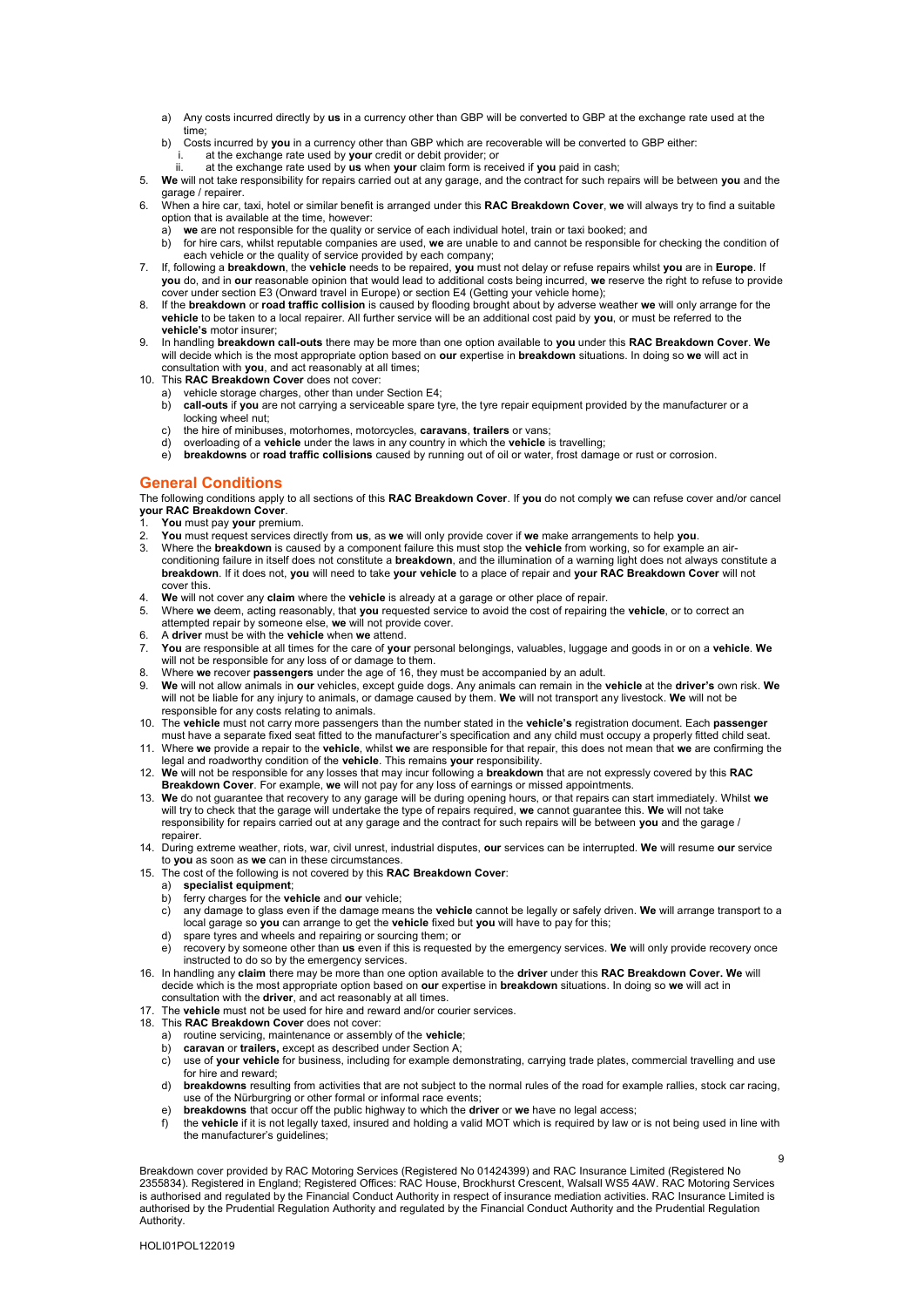- g) **vehicles** that are not in a roadworthy condition. If **we** consider, acting reasonably, that the **vehicle** is not in a legal or roadworthy condition, **we** can refuse to provide service. If **you** can demonstrate that the **vehicle** is roadworthy **we** will provide service;
- h) any **claim** that is or may be affected by the influence of alcohol or drugs;
- i) any **breakdown** that is caused by or as a result of **vehicle** theft or fire; or
- j) any **claim** under this **RAC Breakdown Cover** where the **breakdown** was first reported to **us** under a different policy.
- 19. If the **driver** is asked to review and approve a document recording the condition of the **vehicle,** including an electronic form, it is **their** responsibility to ensure that the record is accurate and complete, and **we** will not be responsible for any errors or omissions.

### <span id="page-9-0"></span>**Additional Benefits**

The following are provided at no additional charge:

#### **Service in the Republic of Ireland**

If the **vehicle** has **broken down** in the Republic of Ireland, **we** will provide a Roadside attendance service only, as described under Section A (Roadside). If **your home** address is in Northern Ireland, **we** will recover the **vehicle** to **your home**, or to another destination in Northern Ireland if the distance is less.

#### **Urgent message relay**

If the **vehicle** has **broken down** and the **driver** needs to get in touch with friends and family urgently, **we** will get a message to them.

#### **Replacement driver**

If the **driver** becomes ill during a journey in the **UK** and no one within the party can drive the **vehicle**, **we** may be able to provide a replacement driver. This service is discretionary, and **we** will decide whether or not to provide this service.

#### **Additional services**

**We** can provide additional services that are not included in **your RAC Breakdown Cover** but **we** will charge **you** for these, for example to:<br>1. Purcha

- 1. Purchase the parts **you** need to get on **your** way;
- Pay for **specialist equipment** to complete the repairs;
- 3. Extend the hire time for a replacement car;<br>4 Arrange a second or extended recovery; or
- Arrange a second or extended recovery; or 5. Attend a mis-fuel event.
- 

If **you** need extra help, **we** will agree the costs up front and will need full payment before **we** can help. If **you** took out the **RAC Breakdown Cover**, **you** will be responsible for any additional charges so if **we** help someone under **your RAC Breakdown Cover**  and they cannot pay, **we** will invoice **you**. This is why **we** request proof of identity at the **breakdown**.

### <span id="page-9-1"></span>**Cancellation of your RAC Breakdown Cover**

### **Your right to cancel**

You can cancel your RAC Breakdown Cover within the cooling off period, being 14 days from the later of:

- 1. the **start date;** or
- **2.** the date **you** receive **your RAC Breakdown Cover** documents**.**

If **you** do this, **we** will cancel the **RAC Breakdown Cover** with immediate effect from the day **you** request it and **we** will refund **your**  premium in full unless a **claim** has been made within this cooling off period. If **you** downgrade **your RAC Breakdown Cover** after this cooling off period **we** will not refund premium to **you**;

At any time after the 14 day cooling off period referred to above, **you** may cancel **RAC Breakdown Cover**. Cancellations must be made by contacting **Holiday Extras Car Insurance Services**. **RAC Breakdown Cover** will be cancelled with immediate effect. **You** will receive a pro-rata refund of premium if no **claims** have been made. If any **claims** have been made then no refund of premium will be given.

**Your RAC Breakdown Cover** will automatically cancel if **your** associated motor insurance policy is cancelled.

#### **Our right to cancel**

- 1. If any premium for the **RAC Breakdown Cover** is not paid by a relevant date as stated on **your breakdown confirmation letter**, **Holiday Extras Car Insurance Services** will notify **you**. All payments must be paid within 28 days of the relevant date, if not **your RAC Breakdown Cover** may be cancelled; and
- 2. **We** may cancel the **RAC Breakdown Cover** in the event of misuse of this **RAC Breakdown Cover** and there will be no refund any premium;

### <span id="page-9-2"></span>**Misuse of RAC Breakdown Cover**

Each **driver** must not:

- 1. Behave inappropriately towards **us**, including acting in a threatening or abusive manner, whether verbally or physically;
- 2. Persuade or attempt to persuade **us** into a dishonest or illegal act;
- 3. Omit to tell **us** important facts about a **breakdown** in order to obtain a service;
- 4. Provide false information in order to obtain a service;<br>5. Knowingly allow someone that is not covered by vou
- 5. Knowingly allow someone that is not covered by **your RAC Breakdown Cover** to try and obtain a service under this **RAC Breakdown Cover**;
- 6. Pay for additional services or goods in the knowledge that the payment has or will fail, with no intention of providing alternative payment.

If these conditions are not complied with, **we** may:

- 1. Restrict the cover available to **you** at the next renewal;
- 2. Restrict the payment methods available to **you**;<br>3. Refuse to provide any services to **you** under this
- 3. Refuse to provide any services to **you** under this **RAC Breakdown Cover** with immediate effect;
- 4. Immediately cancel this **RAC Breakdown Cover**; and
- 5. Refuse to sell any **RAC Breakdown Cover** or services to **you** in the future.

Breakdown cover provided by RAC Motoring Services (Registered No 01424399) and RAC Insurance Limited (Registered No 2355834). Registered in England; Registered Offices: RAC House, Brockhurst Crescent, Walsall WS5 4AW. RAC Motoring Services is authorised and regulated by the Financial Conduct Authority in respect of insurance mediation activities. RAC Insurance Limited is authorised by the Prudential Regulation Authority and regulated by the Financial Conduct Authority and the Prudential Regulation Authority.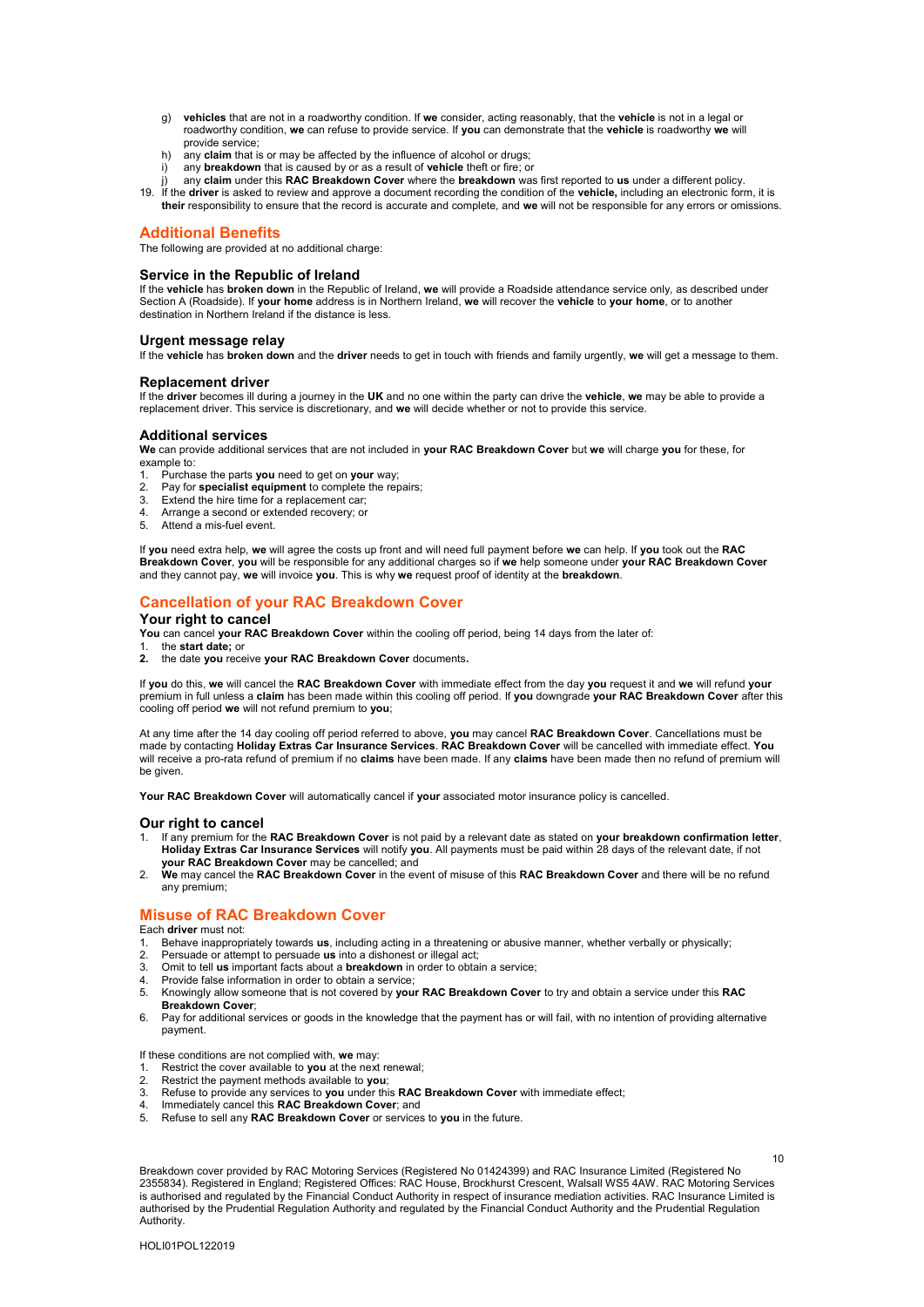**We** may also take any of the additional steps as set out above if any **claim** is found to be fraudulent in any way, and the **RAC Breakdown Cover** will be cancelled with effect from the date of the fraudulent act, and the fraudulent **claim** forfeited. **We** will not refund any premium. **We** will notify **you** in writing if **we** decide to take any of the above steps.

### <span id="page-10-0"></span>**Renewal of RAC Breakdown Cover**

A new **RAC Breakdown Cover** may be issued when **you** renew **your** existing associated motor insurance policy.

#### <span id="page-10-1"></span>**Changes to your details**

**You** must let **Holiday Extras Car Insurance Services** know immediately if **you** need to change anything on **your RAC Breakdown Cover**.

**Holiday Extras Car Insurance Services** can be contacted by phone or post. Please see Contact Information.

If **you** change **your vehicle you** must contact **Holiday Extras Car Insurance Services** to update **your** details. If **you** do not, **you**  may not be covered.

**We** will not change **your RAC Breakdown Cover** into someone else's name. If **you** cancel **your RAC Breakdown Cover** for any<br>reason, the whole **RAC Breakdown Cover** will be cancelled and others on **your RAC Breakdown Cover** by **us**.

All communications from **Holiday Extras Car Insurance Services** or **us** shall be deemed duly received if sent to **your** last known address.

#### <span id="page-10-2"></span>**Complaints**

**We** are committed to providing excellent service. However, **we** realise that there are occasions when **you** feel **you** did not receive the service **you** expected. If **you** are unhappy with **our** services relating to this **RAC Breakdown Cover** such as services at or following a **breakdown**, or the included benefits please contact **us** as follows:

|                                     | <b>Phone</b>  | In writing                            |
|-------------------------------------|---------------|---------------------------------------|
| <b>Breakdown related Complaints</b> | 0330 159 0337 | Breakdown Customer Care               |
|                                     |               | <b>RAC Financial Services Limited</b> |
|                                     |               | Great Park Road                       |
|                                     |               | <b>Bradley Stoke</b>                  |
|                                     |               | Bristol                               |
|                                     |               | <b>BS324QN</b>                        |
|                                     |               |                                       |
|                                     |               | Breakdowncustomercare@rac.co.uk       |
| Sales and administration Complaints | 0800 0835471  | Holiday Extras Car Insurance Services |
|                                     |               | Lysander House,                       |
|                                     |               | Catbrain Lane.                        |
|                                     |               | Cribbs Causeway,                      |
|                                     |               | <b>Bristol</b>                        |
|                                     |               | <b>BS107TQ</b>                        |
|                                     |               |                                       |

A dispute relating to goods or services sold online can also be submitted to the European Commission Online Dispute Resolution Service ("ODR") via their website: http://ec.europa.eu/consumers/odr/. The ODR is a platform which helps customers who have purchased goods or services online in the EU if a dispute arises. The ODR platform will send **your** complaint to a certified Alternative Dispute Resolution Provider who works with the parties to solve the problem. Please note: for qualifying financial services products purchased in the **UK** this will be the **UK's** Financial Ombudsman Service.

#### <span id="page-10-3"></span>**Financial Ombudsman Service**

| In the event that we cannot resolve your complaint to your                                                   | <b>Phone</b> | In writing                                |  |
|--------------------------------------------------------------------------------------------------------------|--------------|-------------------------------------------|--|
| satisfaction under the complaints process set out above, you                                                 | 0800 023     | The Financial Ombudsman Service           |  |
| may in certain circumstances be entitled to refer your                                                       | 4567 or      | <b>Exchange Tower</b>                     |  |
| complaint to the Financial Ombudsman Service at the                                                          | 0300 123     | London                                    |  |
| following address:                                                                                           | 9123         | E14 9SR                                   |  |
|                                                                                                              |              |                                           |  |
|                                                                                                              |              | complaint.info@financial-ombudsman.org.uk |  |
|                                                                                                              |              |                                           |  |
|                                                                                                              |              | www.financial-ombudsman.org.uk            |  |
| The Financial Ombudsman Service will only consider your complaint once you have tried to resolve it with us. |              |                                           |  |

Using this complaints procedure will not affect **your** legal rights.

#### <span id="page-10-4"></span>**Financial Services Compensation Scheme**

RAC Insurance Limited is covered by the Financial Services Compensation Scheme (FSCS). If it is unable to meet its obligations under the relevant sections of cover, **you** may be entitled to compensation from the FSCS.

Further information about FSCS arrangements is available from the FSCS website www.fscs.org.uk, or by writing to:

Financial Services Compensation Scheme PO Box 300 Mitcheldean GL17 1DY

The cover provided by RAC Motoring Services under this **RAC Breakdown Cover** is not covered by the FSCS.

#### **Law**

Breakdown cover provided by RAC Motoring Services (Registered No 01424399) and RAC Insurance Limited (Registered No 2355834). Registered in England; Registered Offices: RAC House, Brockhurst Crescent, Walsall WS5 4AW. RAC Motoring Services is authorised and regulated by the Financial Conduct Authority in respect of insurance mediation activities. RAC Insurance Limited is authorised by the Prudential Regulation Authority and regulated by the Financial Conduct Authority and the Prudential Regulation Authority.